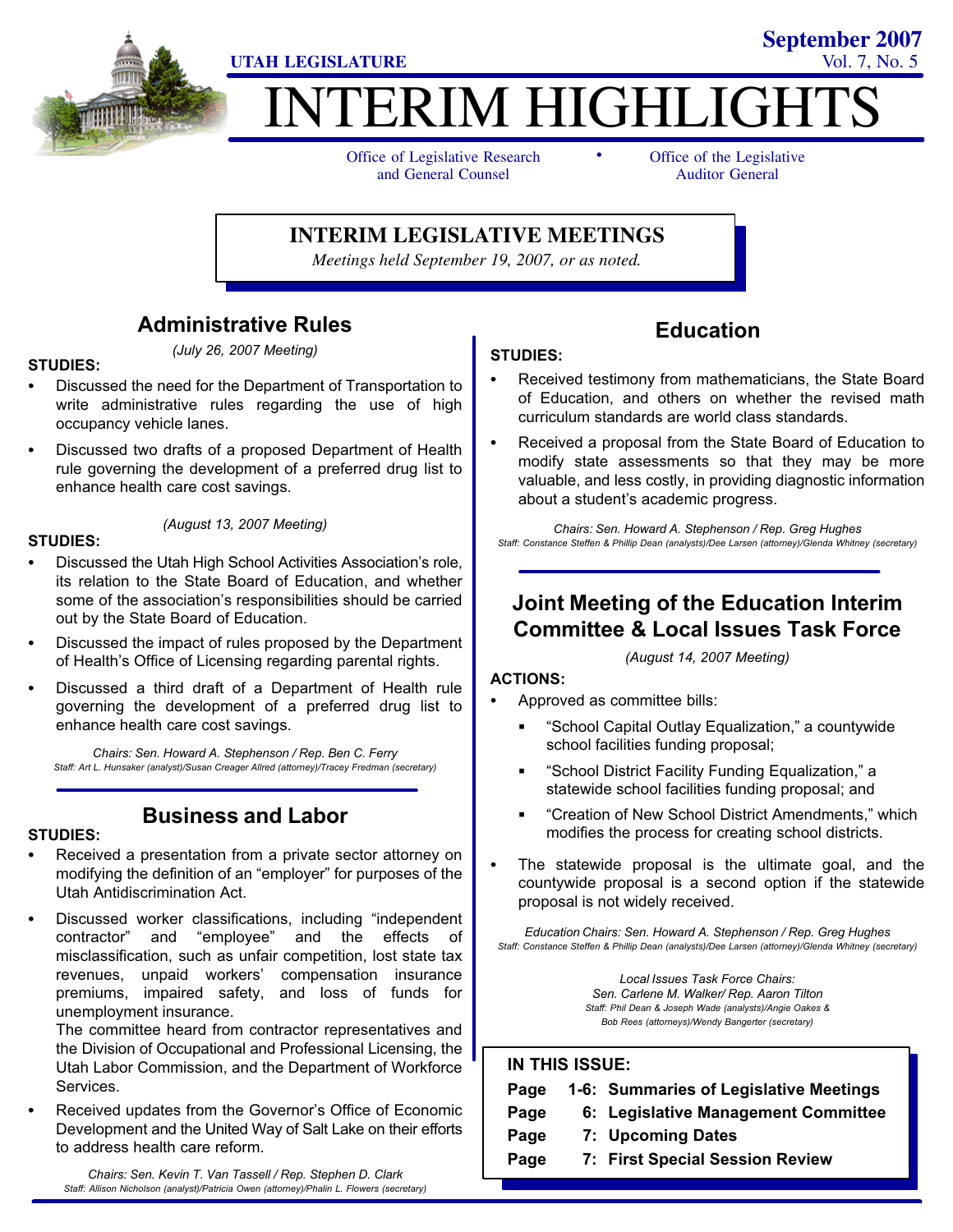### Government Operations

#### REPORT:

- Received a briefing from the Office of Planning and Budget, the State Planning Coordinator, and the Department of Administrative Services on current state government efficiency efforts, including a report on the Governor's Balanced Scorecard Initiative and state agencies' strategic planning efforts.

#### ACTIONS:

- - Recommended reauthorization for five years of Section 20A−2−107.5, which allows an unaffiliated voter to designate a political party affiliation at the polling location in order to vote in a regular primary election.
- - Voted to direct committee staff to prepare draft legislation based on eight of nine election law recommendations made by the county clerks, including:
	- allowing early voting in nongovernmental buildings;
	- providing uniform dates for submitting ballot items;
	- providing uniform financial disclosure dates for candidates; and
	- addressing special district election provisions.
- - Voted to support the expansion of ombudsman−type functions and the availability of the 2−1−1 telephone number which provides information on available public services.

Chairs: Sen. Peter C. Knudson / Rep. Glenn A. Donnelson Staff: Benjamin Christensen (analyst)/Eric Weeks (attorney)/Chelsea Barrett (secretary)

### Health and Human Services

#### STUDIES:

- - Received comments from the Utah Association of Health Underwriters on how to expand the rate of health insurance coverage in Utah.
- - Received comments from an amputee, medical doctor, and prosthetist on requiring health insurers to cover the costs of acquiring, maintaining, and replacing prosthetic devices required by amputees.

#### REPORT:

- Received a report from the Department of Human Services and committee staff on implementation of the requirement in the federal Adam Walsh Child Protection and Safety Act of 2006 for completing a background check before placing an abused or neglected child who is in the custody of the state with a relative.

#### ACTIONS:

- - Approved as committee bills:
	- -Control and Prevention of Sexually Transmitted Diseases," which appropriates \$350,000 to the Department of Health to distribute information to health professionals and the public about sexually transmitted diseases, their probable side effects if left untreated, and local treatment providers;
- -Smoking Ban in Motor Vehicle," which prohibits a person from smoking in a vehicle where a child is required to be in a child restraint device or is under five years of age;
- -Medicaid Coverage for Certain Telehealth Services," which requires the Department of Health to adopt rules under which services already covered by Medicaid may be reimbursed when provided via telemedicine; and
- -Cancer Screening and Mortality Reduction Program," which expands the Department of Health's breast cancer mortality reduction program to include cervical, colorectal, and other cancers, and appropriates \$2,300,000 to increase screening for specified populations.

Chairs: Sen. D. Chris Buttars/ Rep. Paul Ray Staff: Mark Andrews (analyst)/Catherine Dupont, Thomas Vaughn (attorneys)/Joy Miller (secretary)

# Higher Education Task Force

(August 17, 2007 Meeting)

#### STUDIES:

- - Received recommendations from the Commissioner of Higher Education on improving integration of the Utah College of Applied Technology into the Utah System of Higher Education.
- - Received presentations from the Division of Facilities and Construction Management and the Utah System of Higher Education on processes for ranking capital project requests.
- - Received information from the Utah System of Higher Education on efforts to address salary adequacy and equity.

Chairs: Sen. Greg Bell / Rep. Kory Holdaway

Staff: Connie Steffen, Allison Nicholson (analysts)/Dee Larsen (attorney)/Glenda Whitney (secretary)

**Judiciary** 

### STUDIES:

- - Reviewed draft legislation:
	- -Title 78 Recodification;" and
	- -Wrongful Death Amendments."

#### REPORTS:

- - Received a progress report from the Utah Judicial Council's Justice Court Study Committee regarding a plan to:
	- increase public trust and confidence in the justice court system;
	- increase judicial independence of justice courts; and
	- preserve the ability of local government to maintain a local court.
- - Received a report from a senator regarding changes the senator is considering to divorce, child custody, and parent−time laws.

Received a report from an informal working group, including a discussion of a bill that changes the term "custody" to -parental responsibility" within the context of divorce.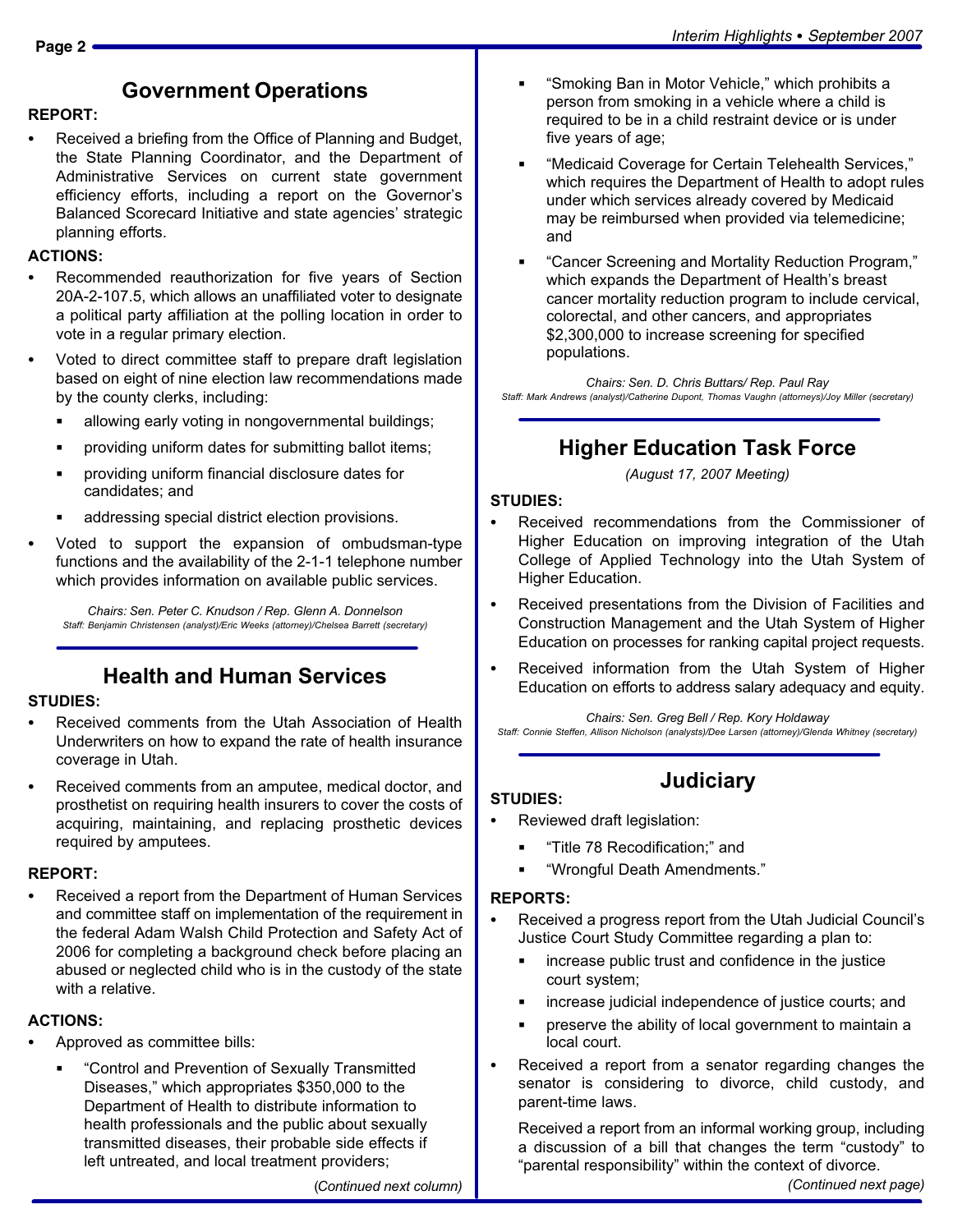- Received a report from the Child Support Guidelines Committee, which is currently meeting twice each month.

#### ACTION:

- Extended the sunset date of the Administrative Office of the Courts for ten years.

Chairs: Sen. Gregory S. Bell / Rep. Douglas Aagard Staff: Jerry Howe (analyst)/Esther Chelsea−McCarty (attorney)/Amanda Majers (secretary)

### Law Enforcement and Criminal Justice

#### STUDY:

-Discussed proposed legislation, Expungement Law Amendments."

#### REPORTS:

- - Received a statutorily required report on criminal asset forfeitures under Utah law and federal equitable sharing of forfeiture proceeds.
- - Received a report from the Utah Criminal Justice Center on the privatization of prisons. The report indicated that:
	- **Privately managed prisons provide no clear benefit or** detriment;
	- cost savings from privatizing prisons are not guaranteed and appear minimal; and
	- publicly managed prisons deliver slightly better skills training and receive slightly fewer inmate grievances.

#### ACTIONS:

- - Approved as committee bills:
	- -Material Harmful to Minors," which makes a language correction; and
	- -Assault on a Peace Officer Penalty Amendment," which increases the penalty.

Chairs: Sen. Jon Greiner / Rep. DeMar "Bud" Bowman Staff: Stewart E. Smith (analyst)/Susan Creager Allred (attorney) Wendy Bangerter (secretary)

### Local Issues Task Force

(July 23, 2007 Meeting)

#### STUDIES:

- - Reviewed the guiding principles regarding forms of municipal government as adopted by the task force at a prior meeting.
- -• Considered a proposal, "Outline of an Option for Clarifying Statutory Provisions Relating to the Forms of Municipal Government."
- - Studied whether to require the advice and consent of the municipal council or legislative body regarding the removal of department heads, officers and employees, commissions, boards, committees, and planning commission members.
- - Reviewed statewide and countywide school building equalization issues, including:
	- the current Capital Outlay Foundation Program;

**IDCAL replacement equalization.** 

#### STUDY:

- Discussed local and statewide school building equalization proposals.

(August 1, 2007 Meeting)

#### (August 14, 2007 Meeting)

Please see Page 1: -Joint Meeting of the Education Interim Committee & Local Issues Task Force."

#### (August 21, 2007 Meeting)

#### STUDY:

-

Discussed draft legislation, "School Capital Outlay Equalization."

#### ACTION:

-• Recommended H.B. 1002, "Interlocal Agreement Participant Requirements for Creation of New School District," which passed in the legislative Special Session held August 22, 2007.

> Chairs: Sen. Carlene M. Walker/ Rep. Aaron Tilton Staff: Phil Dean & Joseph Wade (analysts)/Angie Oakes & Bob Rees (attorneys)/Wendy Bangerter (secretary)

### Medicaid Interim Committee

(July 20, 2007)

#### STUDIES:

- - Received information from committee staff, the Department of Health, the Utah Pharmacists Association, a pharmacy student, a pharmacist, a pharmaceutical manufacturer, and the National Association of Chain Drug Stores on Utah Medicaid's pharmacy program. The discussion focused on:
	- the establishment of a preferred drug list recently authorized by the Legislature; and
	- the methods used to pay pharmacists for the costs of acquiring and dispensing prescription drugs to Medicaid clients.
- - Received a briefing by committee staff on various options for reducing pharmaceutical spending.

#### (September 7, 2007)

#### STUDY:

- - Reviewed four potential approaches to reducing pharmaceutical spending in the Medicaid program:
	- replacing the preferred drug list physician override provision with an administrative prior authorization requirement;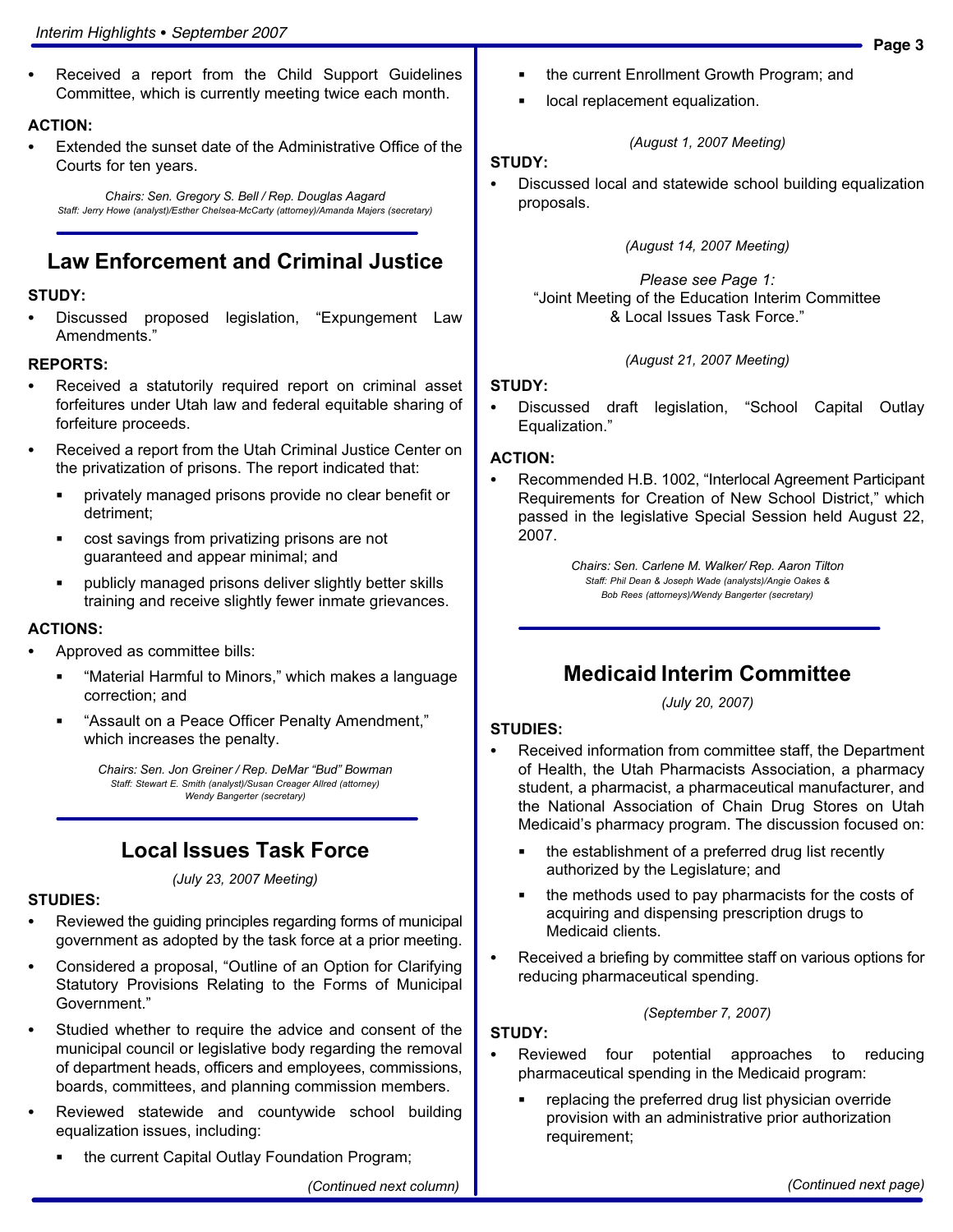- tablet splitting and dose consolidation;
- bidding out the pharmacy program; and
- encouraging greater use of clinics using the 340B drug pricing program.
- - The committee also discussed in detail the Department of Health's drug payment methodology and the imminent shift from the use of average wholesale price to average manufacturer's price for determining reimbursement.

#### REPORT:

- Received a briefing from committee staff on the nature, quantity, and cost of long−term care services provided by Utah's Medicaid program.

> Chairs: Sen. Allen M. Christensen/ Rep. Merlynn T. Newbold Staff: Mark D. Andrews & Leif G. Elder (analysts)/Cathy J. Dupont & Thomas R. Vaughn (attorneys)/Phalin Flowers (secretary)

### Natural Resources, Agriculture, and Environment

#### REPORTS:

- - Received a report from the Radiation Control Board on funding perpetual care of radioactive waste disposal facilities.
- - Received a report from the Solid and Hazardous Waste Control Board on the creation of a perpetual care fund for hazardous waste disposal facilities.
- - Received a report from the Department of Environmental Quality, the Division of Air Quality, and the Air Quality Funding Task Force on the impacts of new air quality standards for PM 2.5 and ozone on public health, transportation, and economic development in Utah. The report included recommendations on how to fund the Division of Air Quality´s efforts to identify and implement actions necessary to address those impacts.
- - Received a report from the Division of Air Quality on how out−of−state sources of air pollution affect Utah´s air quality.
- - Received a report from the new coordinator of Public Lands Policy Coordinating Office on office objectives and initiatives.

Chairs: Sen. Darin Peterson / Rep. Roger E. Barrus Staff: Brian Allred (analyst)/Emily R. Brown (attorney)/Joy Miller (secretary)

## Political Subdivisions

#### STUDIES:

- -• Considered draft legislation, "Election Law - Financial Reporting," which would:
	- require municipalities and counties to make candidates' campaign finance disclosure statements available to the public no later than the working day following the filing date;
	- require municipalities and counties to either:
		- post an electronic copy of the contents of the disclosure statement on their website; or

(Continued next column)

- submit a copy of the statement for posting on the lieutenant governor's campaign finance disclosure website;
- expand the regulation of political issues committees to include committees that receive contributions or make expenditures in relation to local ballot issues, as opposed to only statewide ballot issues; and
- require the lieutenant governor to:
	- make campaign finance disclosure statements available to the public the working day following the date of filing;
	- post campaign finance disclosure statements on the Internet; and
	- post on its website each campaign finance statement provided by a municipality or a county.

#### REPORTS:

- - Received an Associations of Governments (AOG) briefing from Utah's seven AOGs. The briefing addressed the history, functions, boundaries, budgets and staff, and services provided by AOGs.
- - Received a report from Utah State Archives and the Department of Technology Services regarding the implementation of H.B. 222 (2007), "Open and Public Meetings − Electronic Notice," which requires the creation of the Utah Public Notice Website.

Chairs: Sen. Dennis Stowell / Rep. Fred Hunsaker Staff: Joseph Wade (analyst)/Robert Rees (attorney)/Wendy Bangerter (secretary)

### Government Competition and Privatization Subcommittee

(July 31, 2007 Meeting)

#### STUDIES:

- - Received information from Salt Lake, Summit, and Davis Counties and committee staff on the Transient Room Tax and the Tourism, Recreation, Cultural and Convention Facilities Tax, including how the revenues are expended.
- $\bullet$  Received presentations from Davis County and Pleasant Grove City on funding and management of convention facilities.
- - Received presentations from the Utah System of Higher Education, Utah Correctional Industries, and committee staff on procedural issues related to government competition with the private sector, including a discussion of state and federal guidelines to prevent unfair competition with the private sector.

#### ACTION:

- Voted to send a letter to the Legislative Audit Subcommittee requesting that the Legislative Auditor General conduct an audit of the hotel and convention center project involving Pleasant Grove and John Q. Hammons Hotels & Resorts, LLC.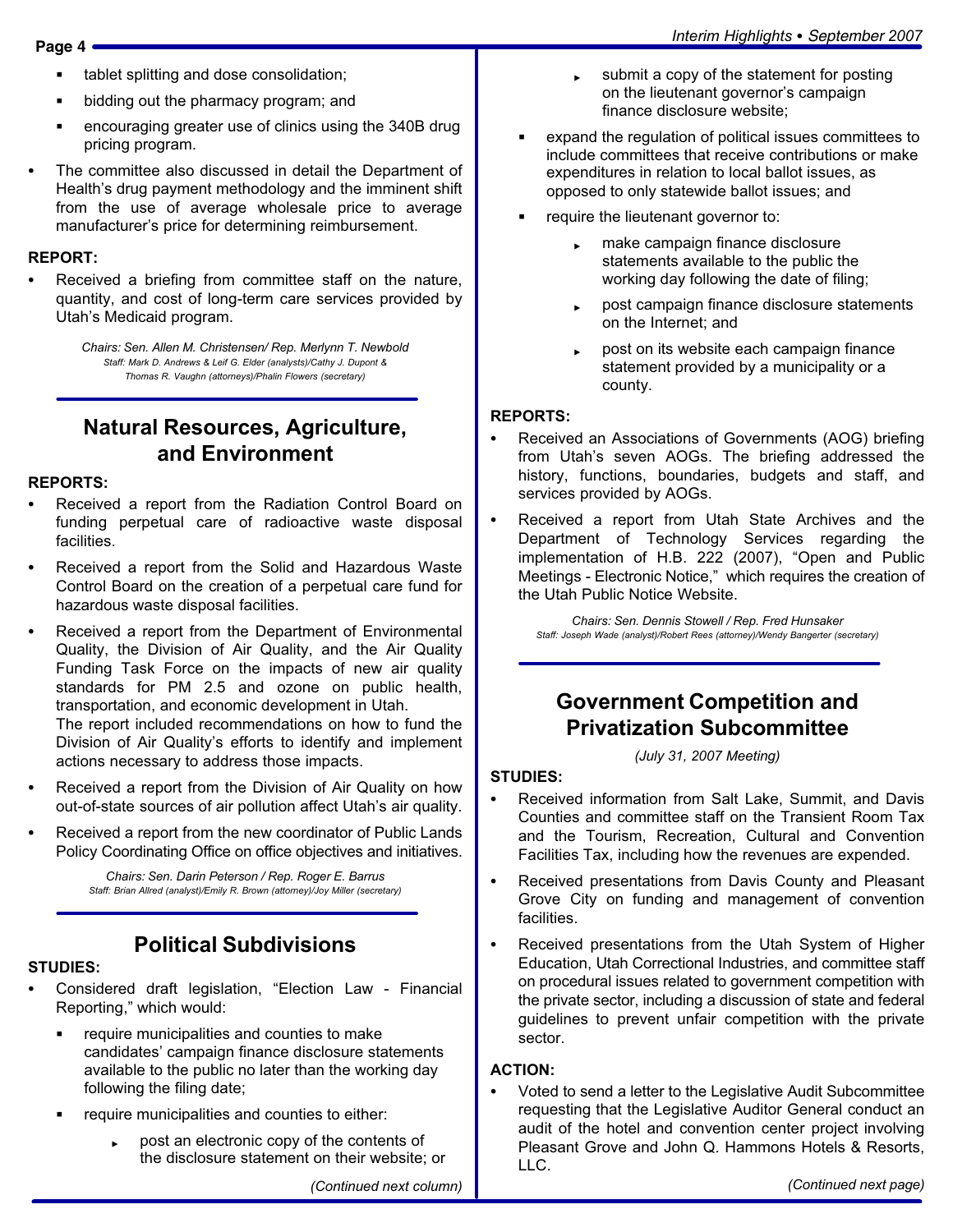#### STUDIES:

(September 6, 2007 meeting)

- - Discussed telecommunication infrastructure projects, including the Utah Telecommunications Open Infrastructure Agency (UTOPIA) and iProvo, and requested that UTOPIA provide additional information, including financial data and projections for future costs, revenues, and expected breakeven.
- -Discussed issues related to municipal power systems.
- - Received a presentation from a representative of Allied Waste on allowing a private waste disposal company to choose the landfill in which it disposes waste.

Chairs: Sen. Howard A. Stephenson / Rep. Craig A. Frank Staff: Leif G. Elder (analyst)/Patricia Owen (attorney)/Phalin Flowers (secretary)

# Public Utilities and Technology

#### REPORTS:

- - Received a report from the State Office of Education regarding the integration of technology in the classroom. The report included information on the types and uses of technology, technology needed for the future, current measures of success, return on investment, and the roles of the Utah State Office of Education and the Legislature for improving the delivery of public education.
- - Received a report from the Utah Education Network (UEN) regarding the state's network and delivery of services to districts and schools, including measures of network performance, such as the 99.99% success rate on network availability, and data speeds.

The report also addressed plans to increase capacity and access by shifting the responsibility for providing networks from public education to UEN, and establishing a separate research network for Utah's universities.

- Received reports from two nuclear industry consultants with backgrounds in law and engineering regarding the building, operation, and costs of nuclear power plants.

The reports also addressed policy questions of safety, energy sources, and market forces.

Chairs: Sen. Scott K. Jenkins / Rep. Michael Noel Staff: Richard North (analyst)/Christopher Parker (attorney)/Tracey Fredman (secretary)

### Revenue and Taxation

## STUDIES:<br>-

- Reviewed draft legislation, "Repeal of Board Leeway for Reading Improvement."
- Received public comment on Utah's property tax system.

#### REPORTS:

- Received a report from the Jordan Valley Water Conservancy District regarding the use of property tax revenue to finance water development and delivery.

#### ACTIONS:

- - Approved as committee bills:
	- -Apportionment of Business Income, Attributing Sales to the State, and Deduction of Net Losses by a Unitary Group," which addresses the determination of income tax for businesses; and
	- -Research Activities Tax Credits Amendments," which addresses individual income tax and corporate franchise and income tax credits for research activities.

Chairs: Sen. Wayne Niederhauser / Rep. John Dougall Staff: Bryant Howe, Phillip Dean, & Leif Elder (analysts)/Rebecca Rockwell & Angela D. Oakes (attorneys) Phalin Flowers (secretary)

### Transportation

#### STUDIES:

- - Reviewed criminal penalties that are in the Utah Department of Transportation's (UDOT) administrative rules and discussed whether the Legislature has properly delegated rulemaking authority to UDOT.
- - Studied implementation and progress of the federal REAL ID Act of 2005, including statutory changes and budgetary needs if the state chooses to comply with the Act.

#### REPORTS:

- - Received a report from UDOT on recent corridor preservation appropriations.
- - Received a report from UDOT on the written prioritization process, including the status and progress of all projects.

Chairs: Sen. Carlene Walker / Rep. Todd Kiser Staff: Mark Steinagel (analyst)/Shannon Halverson (attorney) Tracey Fredman (secretary)

### Utah International Trade Commission

#### REPORTS:

- - Received reports from legislators and the governor's international trade representatives regarding the Legislature's involvement in trade missions. The legislators were encouraged to participate in trade missions and use their policy expertise in various areas, including energy, education, transportation, and bio−medical manufacturing, to benefit Utah.
- - Received a report and presentations using geographic information systems (GIS) technology that were used to create maps by legislative district of businesses involved in international trade.
- - Discussed the creation of a GIS database for tracking international businesses in Utah. The database would provide the legislative and executive branches, including Utah's World Trade Center, new economic development tools.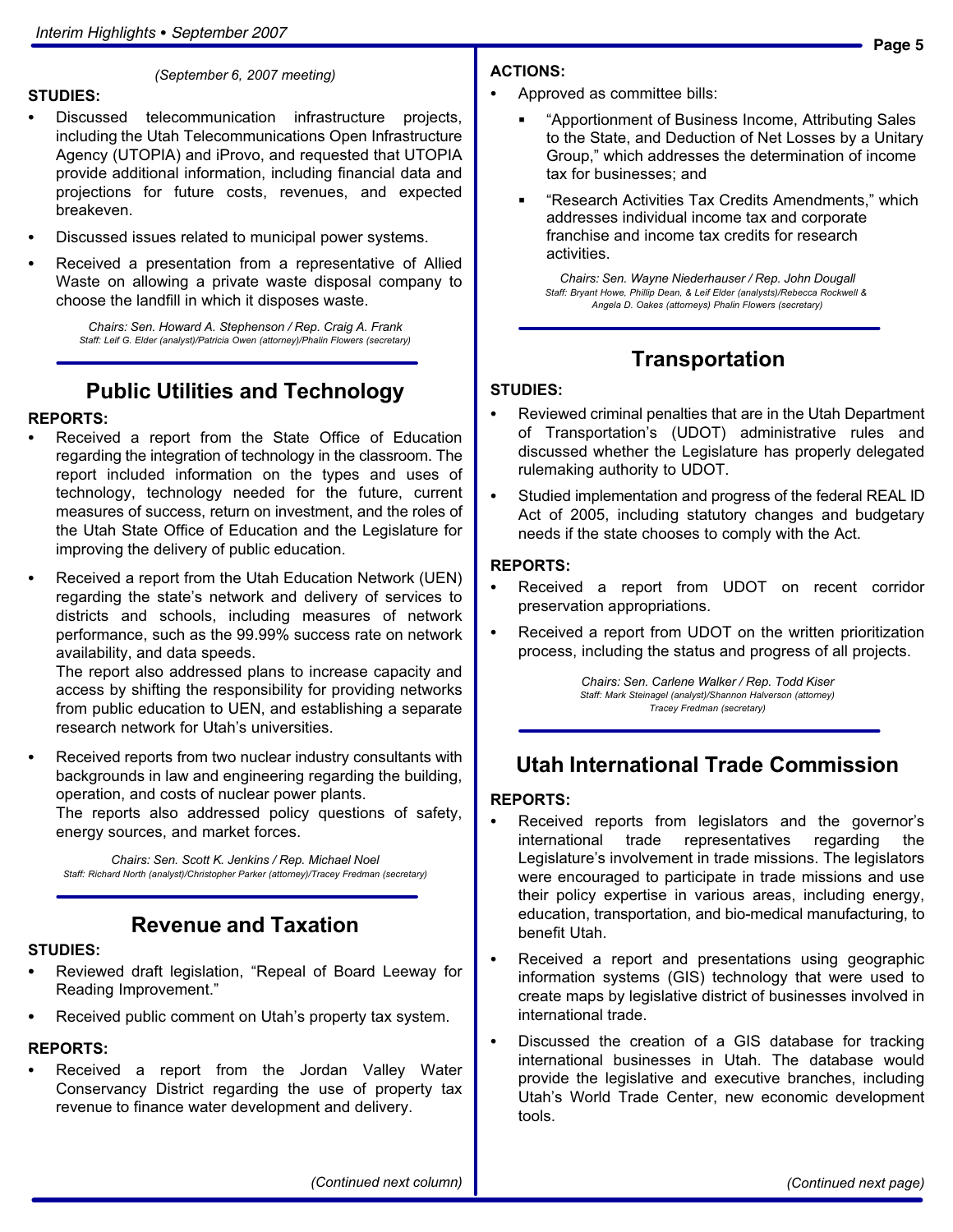-

 Received reports about diplomacy training for legislators as a means of enhancing their effectiveness in meeting with foreign dignitaries and business people in Utah and abroad. Utah's World Trade Center staff and the governor's international trade staff offered to provide the training as requested by the Legislature.

A Global Trade Newsletter is also being developed by staff members to inform policymakers as well as foreign visitors and business people about Utah.

Chairs: Sen. Mark Madsen / Rep. Sheryl Allen Staff: Richard North (analyst)/Christopher Parker (attorney)/Tracey Fredman (secretary)

# Workforce Services & Community and Economic Development

#### STUDY:

- Discussed how training Utah's senior and disabled populations can help address the current labor shortage.

#### REPORTS:

- - Received an annual report from the Utah Fund of Funds, including an independent auditor's report on the fund.
- - Received a report from the Office of Tourism regarding the state's advertising and branding campaign.

#### ACTIONS:

- - Approved as committee bills:
	- -Utah Venture Capital Enhancement Act Amendments," which increases from \$100 million to \$300 million the ceiling on the amount of aggregate contingent tax credit certificates that can be issued by the Utah Capital Investment Board and increases the ceiling on the redemption reserve by the same amount; and
	- -Employment Security Act Amendments," which modifies state statutes regarding the eligibility of a claimant to receive unemployment compensation benefits.

Chairs: Sen. Mark B. Madsen / Rep. Steven Mascaro Staff: Art Hunsaker (analyst)/Jim Wilson (attorney)/Glenda Whitney (secretary)

### **LEGISLATIVE MANAGEMENT COMMITTEE**

#### REPORTS:

- - Received a report from the Office of the Attorney General informing the committee that the Attorney General will be filing suit against several dozen pharmaceutical companies for overcharging the state for prescription drugs in the Medicaid program. Utah will be the 26th state to file this type of lawsuit.
- - Received a request from the Judicial Retention Election Task Force to provide per diem for a working group of four legislators from the task force. No action was taken.

#### ACTIONS:

- - Assigned SB 1001, Animal Torture Offense, and SB 1002, Animal Cruelty Amendments (2007 First Special Session), to the Judiciary Interim Committee for study.
- - Approved the meeting requests and agendas of the following appropriations subcommittees:
	- Public Education − to meet October 4, 2007 at 9:00 a.m.
	- Transportation, Environmental Quality, and National Guard − to meet October 2, 2007 at a time yet to be determined
	- Economic Development and Revenue − to hold two meetings tentatively set for September 20 and October 18, 2007 at times not yet scheduled.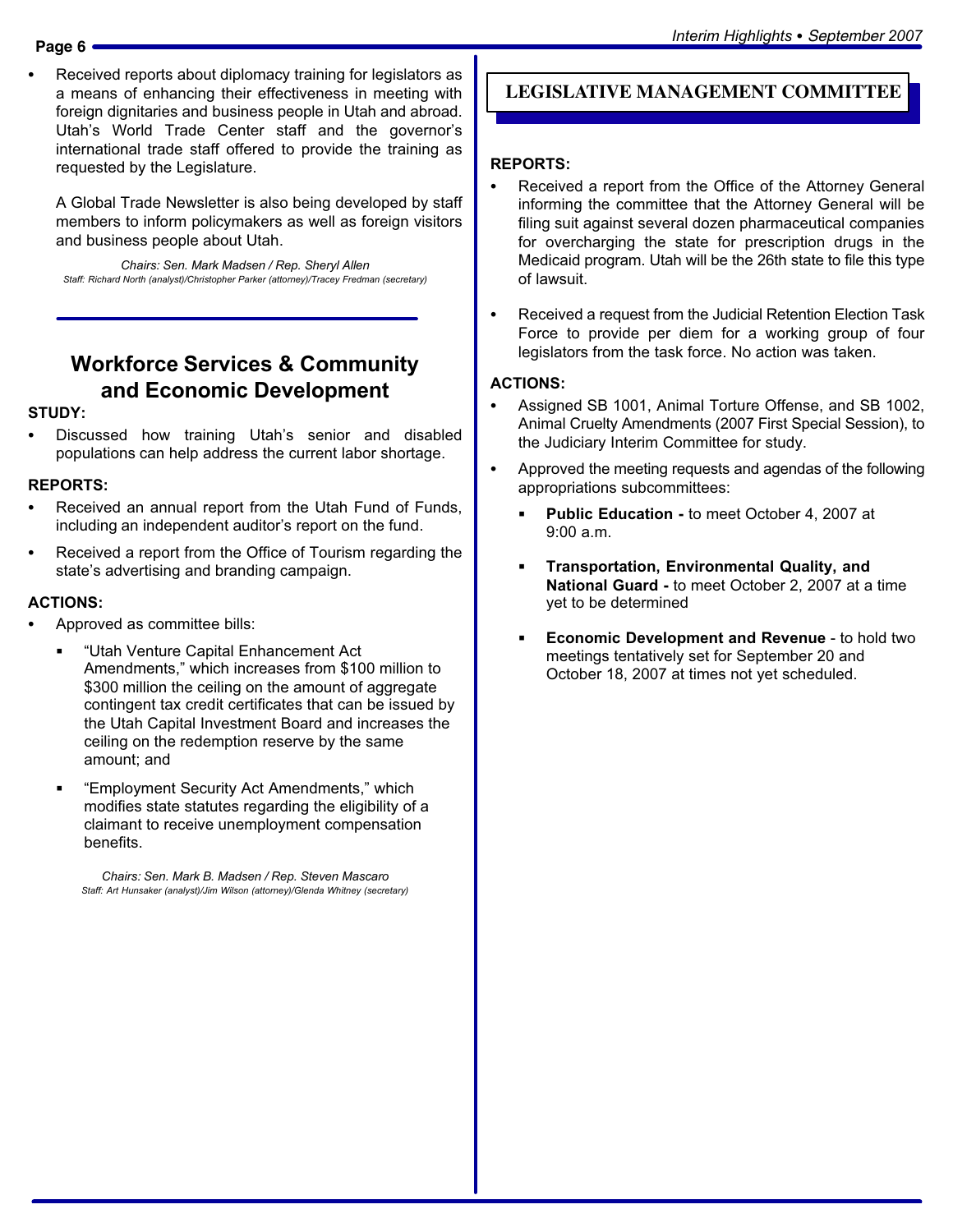### **UPCOMING DATES**

- $\bullet$ October 17, 2007 − Interim Day
- -November 14, 2007 − Interim Day (second Wednesday of month)
- $\bullet$ December 1, 2007 (Saturday) - Last day for legislators to designate up to three priority bills.
- $\bullet$ December 1, 2007 (Saturday) - Last day for governmental entities to request bills
- $\bullet$ December 19, 2007 (Wednesday) - Last day for Executive Appropriations Committee to set initial budget
- -January 21, 2007 (Monday) - First day of 2008 General Session

**2007 FIRST SPECIAL SESSION REVIEW**

### The Legislature met in Special Session on August 22, 2007 and passed the following bills:

#### $\bullet$ H.B. 1001 (1st Sub.)

#### Creation of New School District Amendments

(Rep. J. Dougall)

This bill modifies provisions related to the creation of a new school district.

-H.B. 1002

### Interlocal Agreement Participant Requirements for Creation of New School District

#### (Rep. K. Morgan)

This bill modifies a provision relating to requirements imposed on interlocal agreement participants that enter into an interlocal agreement to create a new school district. It allows a proposal for a new school district to be submitted to the voters if local government bodies representing 80% of the population of the proposed new school district approve.

#### -H.B. 1003 (2nd Sub.)

### Equalization Task Force

#### (Rep. G. Hughes)

This bill creates the Equalization Task Force to review and make recommendations on methods to provide equalization of capital funding on a statewide or countywide basis.

-H.B. 1004

### New School District Creation Amendments

#### (Rep. J. Dunnigan)

This bill modifies provisions related to the creation of a new school district, lowers the population threshold for a city to propose the creation of a school district, and requires transition teams to allocate school buildings to the school district that would best serve the student population.

#### -S.J.R. 101

### Joint Resolution Supporting Garfield County Jail Expansion

#### (Sen. D. Stowell)

This joint resolution of the Legislature supports jail expansion in Garfield County through a contract with the Utah Department of Corrections.